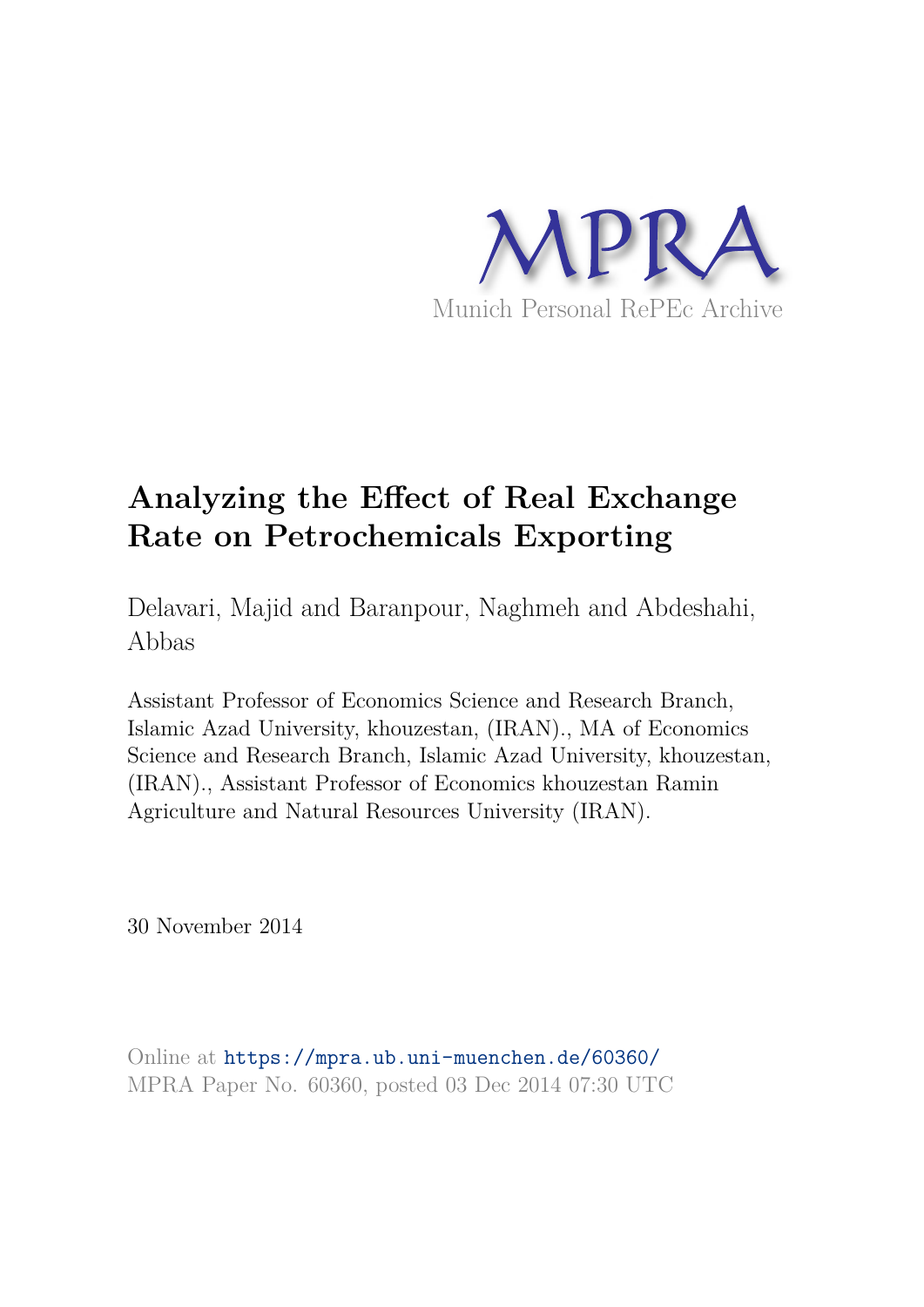# **Analyzing the Effect of Real Exchange Rate on Petrochemicals Exporting**

#### **Majid Delavari**

Assistant Professor of Economics Science and Research Branch, Islamic Azad University, khouzestan, (IRAN), Email: Mjd\_delavari@yhoo.com

#### **Naghmeh Baranpour**

Corresponding author, MA of Economics Science and Research Branch, Islamic Azad University, khouzestan, (IRAN); Email: Naghmeh baranpur@yahoo.com

#### **Abbas Abdeshahi**

Assistant Professor of Economics khouzestan Ramin Agriculture and Natural Resources University (IRAN), Email: ahmadreza1378@yahoo.com

#### **Abstract**

The export of petrochemical products -as a type of non-oil export- plays a key role in the economic development of our country. This is of special importance in light of the structure of Iran's economy that is oil-based. Identifying the factors affecting the export of petrochemical products can improve their export. Using Johansen-Juselius co-integration method and the error correction model, the present study purports to investigate the effects of the real foreign exchange rate and the total value of petrochemical products on the export of these products in Iran. This research used data from 1989 to 2012. It was found that the real foreign exchange rate and the real value of total petrochemical products positively affect their export in the long run, and the effect of the former is greater than that of the latter. However, in the short run the effect of the foreign exchange rate on the export of petrochemical products is more significant.

**Keywords:** Real Exchange Rate, Non-Oil Exporting, Petrochemicals, Johansen-Juselius Method, ECM Model. **JEL:** C22, C65, F14, F31.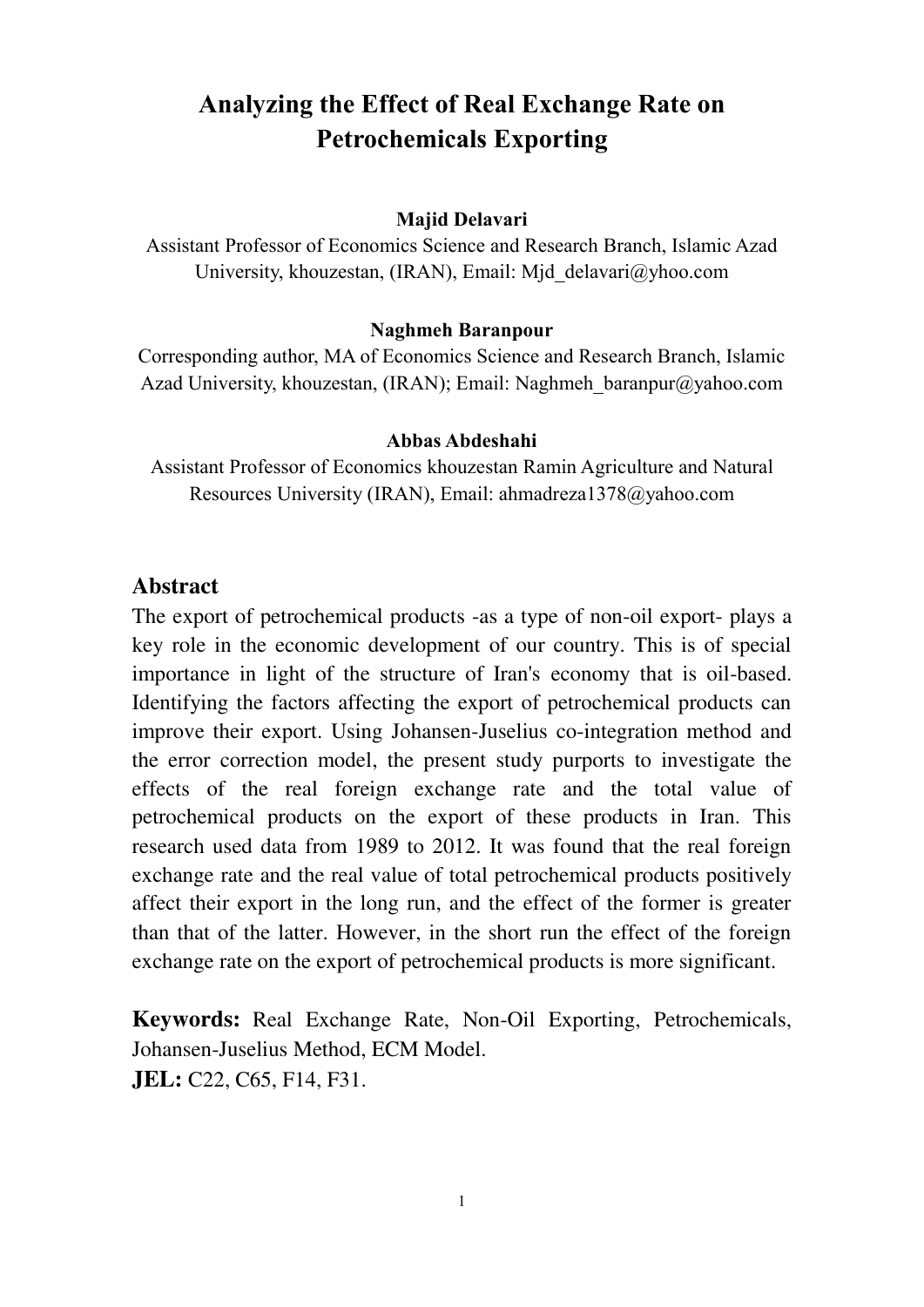## **1. Introduction**

It has been acknowledged that reliance on industries that are based on raw materials (such as oil) cannot meet the expectations of the governments exporting these materials to became industrialized and diversify their products (Ju et al, 2014). Therefore, there is no doubt that countries whose economy is contingent upon a particular product such as oil are more vulnerable in economic changes and crises and receive more damage (Mukhamediyev, 2014). Hence, paying attention to non-oil exports can be very effective and helpful in these crises. Iran's reliance on oil income and continuing this approach in different economic programs has led to inconsistency in improving the economic indicators and fluctuation in economic growth (Delavari et al, 2015). The decline of oil prices has overshadowed many policies and plans in different economic programs. Regardless of the general aspects of oil revenues, the fact that these revenues have a major role in inflation is one of the most salient economic concerns in Iran. The country's economy great vulnerability to international changes and tensions also illustrates the importance of this issue (Komijani et al, 2013). Therefore, economists and policy makers should do their best to reduce the economy's reliance on oil revenues and diversify exports.

A large part of Iran's revenues relies on oil. Since the advent of oil in this country, the proportion of oil export to all other exports has been on the rise (Delavari et al, 2014). Moreover, oil export has experienced great fluctuations over the past decades, particularly after the Islamic Revolution, causing huge crises for Iran's economy. Crude oil is the most important revenue for OPEC countries; however, this trend is more vivid in Iran. Sixty percent of Iran's governmental revenues and ninety percent of export revenues come from oil and gas exports (Komijani et al, 2014). Hence, changes in the prices of these products cause great fluctuation in the economies of these countries including Iran (Mehrara & Mohaghegh, 2011). On the one hand, this lies in the fact that the price of oil is hugely sensitive to the world's economic, political, and cultural conditions. On the other hand, these changing prices exert a huge influence on macroeconomic variables (Mehrara, M., Oskoui, 2007). Therefore, Iran's economy is always vulnerable to fluctuations of oil prices. The long dependence of Iran's economy on oil revenues necessitates fundamental reconsideration of the economy (Farzanegan & Markwardt, 2009). Avoiding one-product export, diversifying products for export, providing foreign currencies for investment, and gaining a bigger share in international trade vividly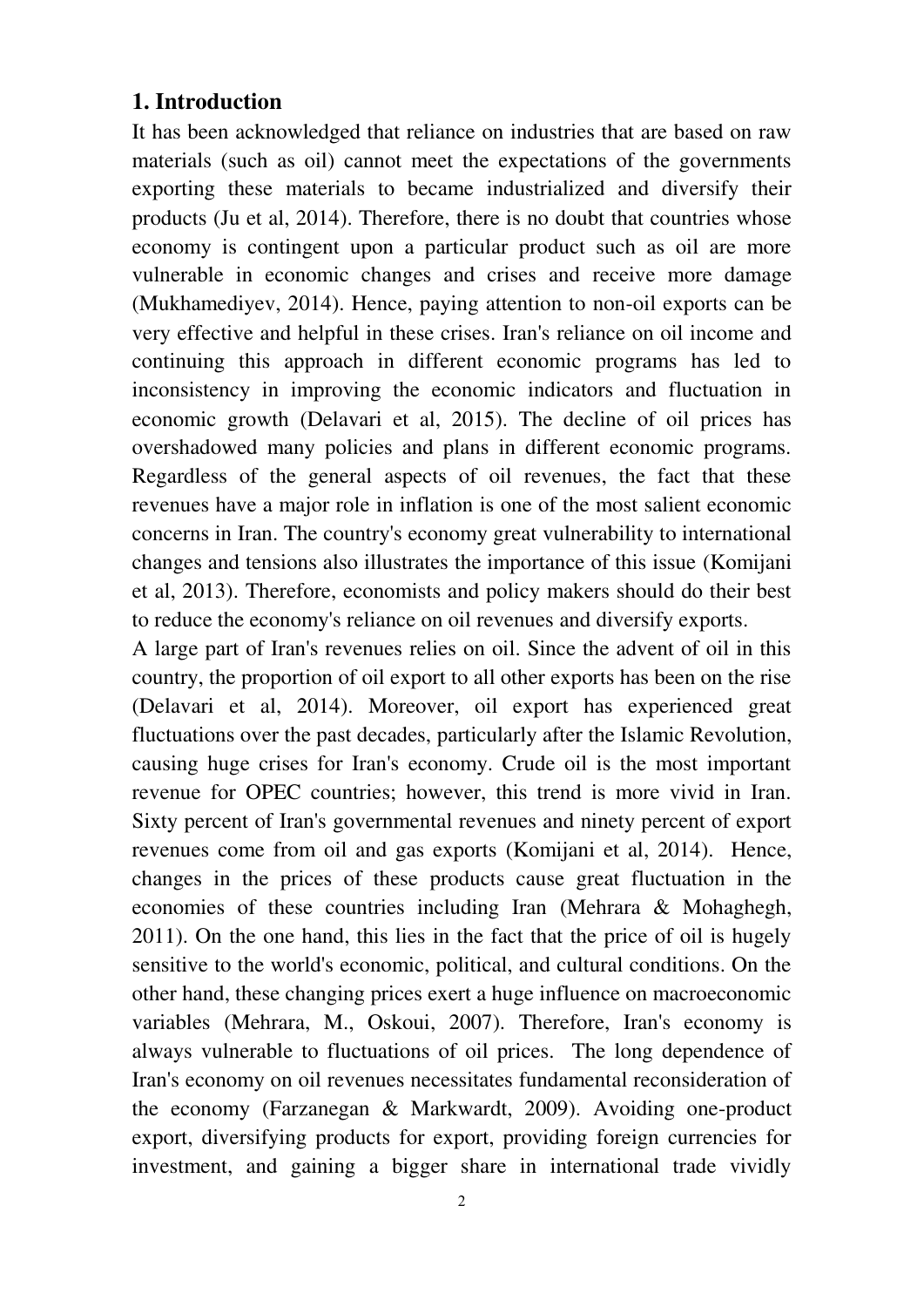illustrate the importance of non-oil exports including petrochemical products (Delavari et al, 2013a).

A large part of Iran's non-oil export is related to petrochemical products. Moreover, the comparative advantage related to the export of petrochemical products can reduce the negative effects of oil shocks (Delavari et al, 2015). Therefore, the development of non-oil exports has been considered an important growth and development strategy for Iran's economy because the production and export of these products produces numerous job opportunities as well as huge revenues (Komijani et al, 2013).

Petrochemical industry and the related industries are among the strategic parts of the country's economy. Iran's priority to abandon one-product export and the ability to gain added value from oil and gas by this means has led all governments to attach great importance to the petrochemical industry (Delavari et al, 2015). Iran has access to huge sources of oil and gas and also enjoys relatively inexpensive expert human resources in this domain, putting the petrochemical industry in a salient position. This industry enables Iran to obtain more added values from oil and gas (Delavari et al, 2013c). Consequently, the attention to the export of petrochemical products has been intensified and the proportion of these products to Iran's total non-oil exports has been on the rise (Kazemi & Kazemikhasragh, 2013). Although petrochemical products originate from oil and gas, they produce more added values. The increase of the export of these products enables us to enjoy the wealth produced by oil and gas within Iran (Komijani et al, 2013). Therefore, Understanding the factors affecting the petrochemical industry and the role of variables influencing the export of petrochemical products can have a great contribution to the development of their export. Hence, the present study investigates the effects of real exchange rate and the aggregate value of petrochemical products on their export in Iran.

## **2. An overview of the complementary oil industry**

Oil industry falls into two parts, namely the upper-hand part and the lowerhand part. The upper-hand oil industries include those related to oil discovery, extraction, and exploit (Masih et al, 2010a). Industries using petrochemical or refinery products are considered as lower-hand petrochemical industries. Petrochemistry is currently a vast industry enjoying complex technologies and produces thousands of products (Lissek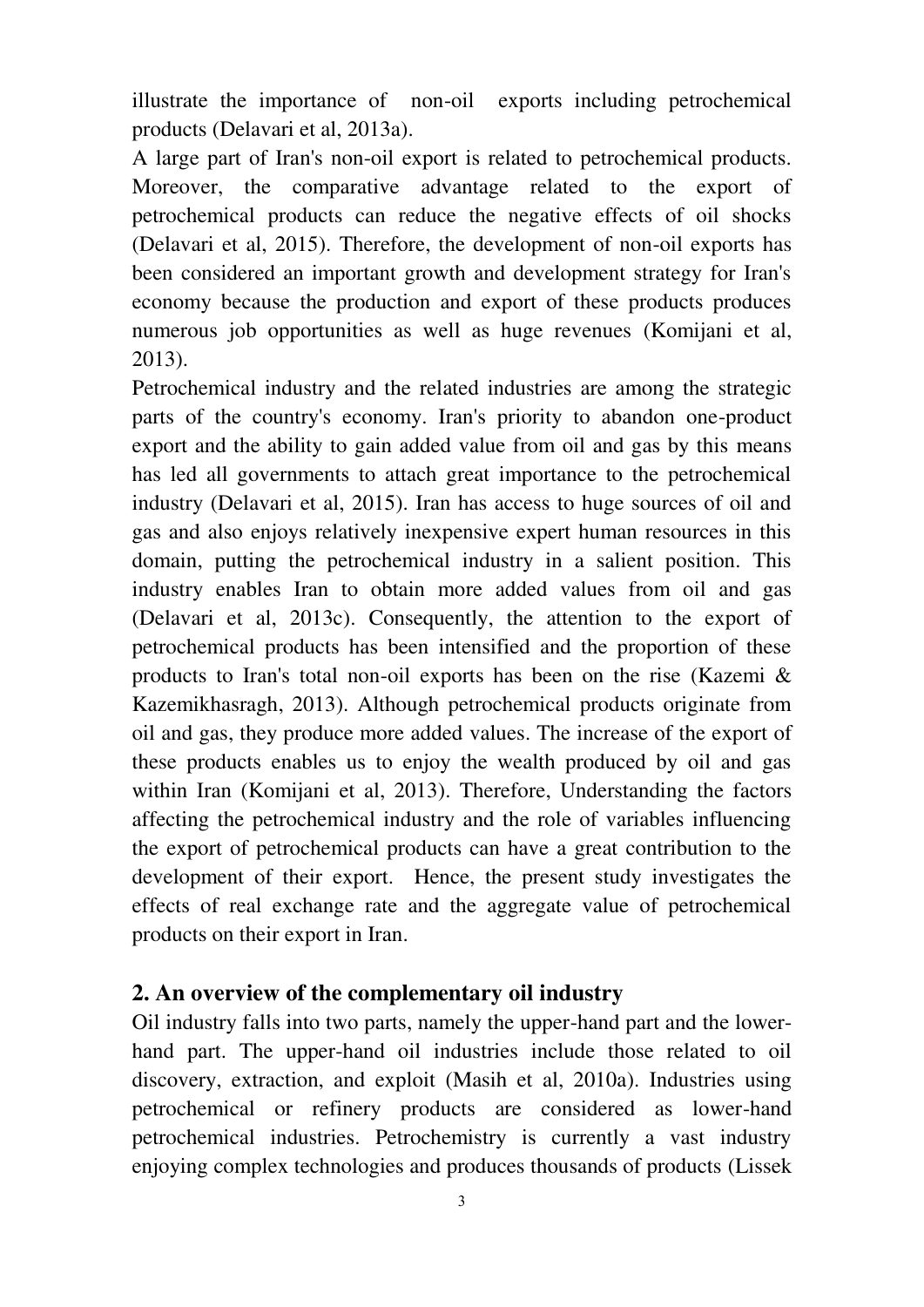& Muller, 2012). The importance of this industry is vivid. Petrochemical products are used in agriculture, textile and construction industries, and also in the production of detergents and drugs. It is crystal clear that without petrochemical products human life would be disrupted (Masih et al, 2010b). Doing less activities, devoting less investment, gaining more added value, producing more diverse products, and facing less dangers are some advantages of the development of lower-hand petrochemistry industries. Petrochemical industries are considered as mother industries and foster the economic and industrial development of the country (Komijani et al, 2013).

Since seventy percent of the added value produced by the petrochemical industries is achieved by the complementary industries, we can obtain huge revenue in one year that can be equal to the total amount of Iran's oil revenues (Delavari et al, 2013b). Therefore, different countries make a huge investment in some aspects of petrochemistry such as producing basic and lower-hand materials with regard to their facilities and potentials such as access to technical knowledge, raw materials, and cheap oil and gas resources (Bachmeier & Grin, 2006). The developed countries have chosen to produce lower-hand materials having high added value due to their high management and technological computability ies, and have let the developing countries to produce basic, upper-hand materials having a low added value (Erbil, 2011). Although Iran enjoys comparative advantage in petrochemistry and its lower-hand industries, discrete chains are observed in this area. Hence, most materials produced in different parts of Iran's petrochemical industries are exported to countries such as Japan, China, and the European Union and after being converted to final products are again imported to Iran with exorbitant prices (Delavari et al, 2015). It should be that noted great attempts have been made to develop the upperhand and middle-hand petrochemical industry over the recent years to complete the value cycle of this industry; nevertheless, selling raw materials is still the most important advantage of this industry in Iran. However, it has been demonstrated that seventy percent of the added valve of the petrochemistry industry is gained in complementary industries, which have not developed in line with lower-hand industries in Iran (Delavari et al, 2013a). Some of the most important problems of the petrochemistry industry in Iran are as follows:

1. Lack of modem plans and strategies for lower-hand industries.

2. Unfulfilled promises of the related organizations (such as Petrochemical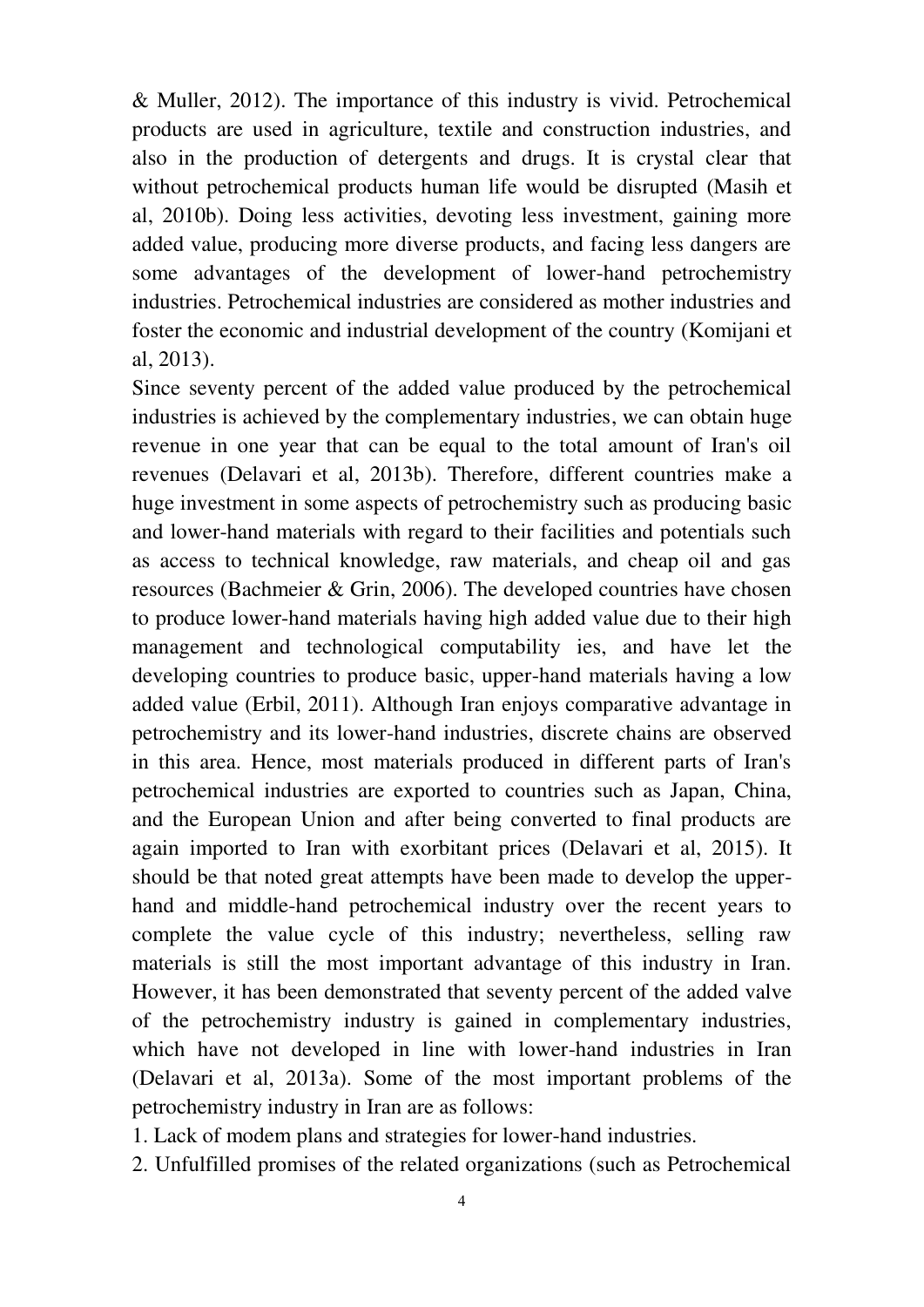Industries National Company)

3. Various governmental and semi-governmental companies and centers involved in lower-hand petrochemical industries whose activities are not harmonious

4. Technological shortcomings of the lower-hand petrochemistry industries 5. Lack of centers responsible to create new technologies or acquire foreign ones related to lower-hand petrochemical industries

Due to the importance of this industry for the economic development of the country, recognizing the obstacles of the petrochemistry industries and devising comprehensive, purposeful strategies to overcome them are crucial. Research shows that most of the problems of this industry are due to production limitations. Therefore, one of the questions investigated in this study is to what extent the production level affects the degree of the development of the export of petrochemical products.

## **2.1. The future of foreign trade in petrochemical products**

The rising trend of oil and gas prices in international markets and the neglectance of the probable break of the price record in mid-2008 (the average price of oil in that year was more than \$100), and the continuous rise of oil prices in subsequent years have overshadowed most industries. This has negatively affected petrochemistry more than other industries. The reason is that other industries consider oil as an energy source that can be replaced with other sources, while for petrochemistry oil is a raw material for production. In Europe and North America, oil cannot be substituted with natural gas for petrochemistry. Moreover, in most countries petrochemistry cannot work without oil. Therefore, any increase in oil prices would raise the production costs of petrochemical products, reducing the economic profitability of petrochemistry units. Therefore, due to the considerable advantage of West Asia in producing raw materials for petrochemistry, it can be clearly predicted that this industry will significantly improve in West Asia in the next decade, which would be a continuous trend. Moreover, the remarkable advantage of this region with regard to reducing the total costs of production and the governments' tendency to diversify oil-based economies will foster this trend. About twenty years have passed since the start of investments in this region, and currently 10 percent of the total ethylene of the world is produced in West Asia.

Although dependence on West Asia is considered a threat for America and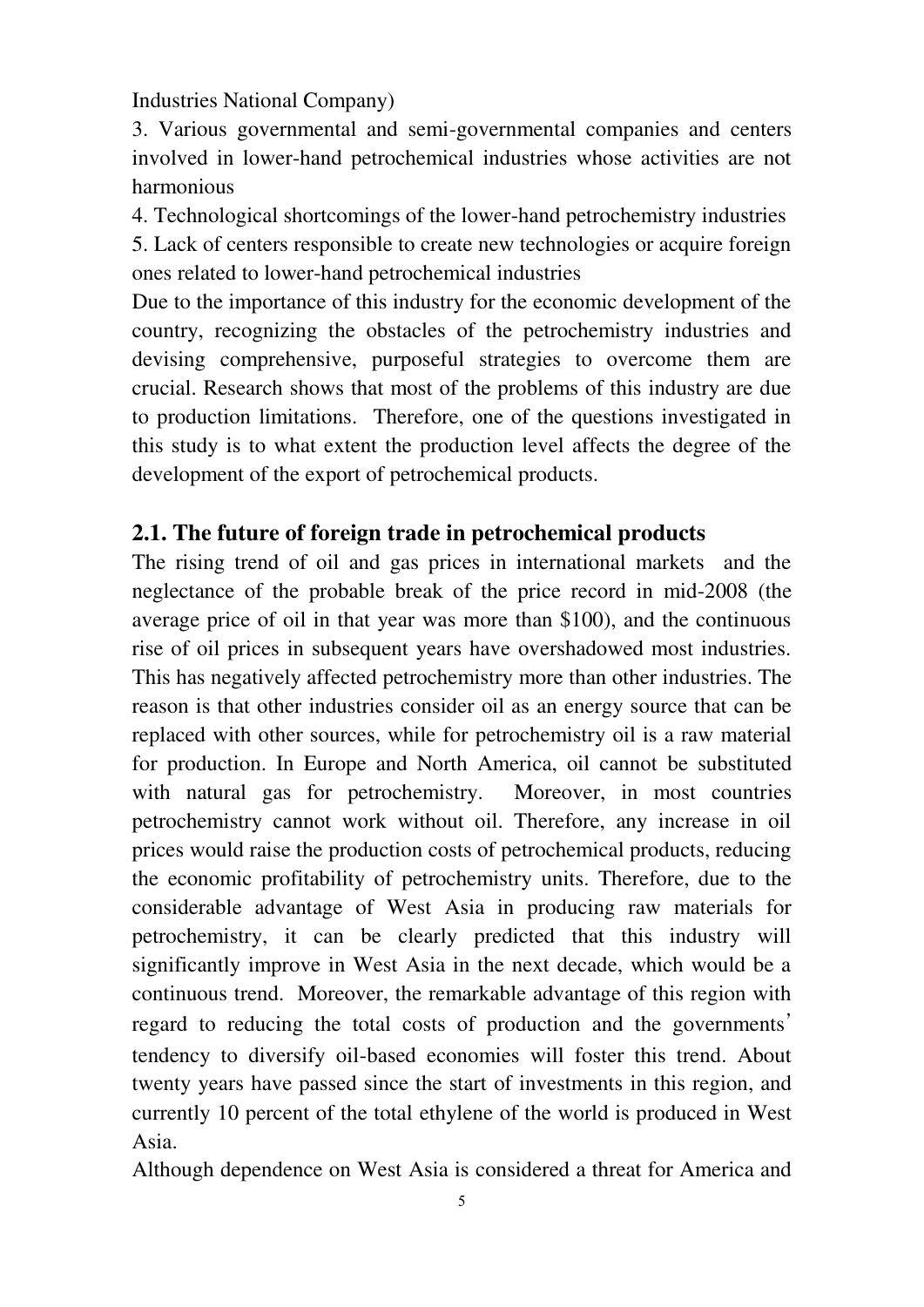Europe in the short run, but the technological dependence of this region on the West will benefit America and the Western Europe in the long run. Moreover, West Asia can be an appropriate and profitable investment target and a guaranteed market for petrochemistry-related technologies.

Although Iran is located in West Asia, but it does not limit itself to produce just raw materials, which has been defined for this region. This country has strategic plans to convert petrochemical products to final products with a high added value. Furthermore, Iran aims to reach the newest technologies by its own experts and even export them to other countries, which is the role defined for some Western countries. The important point is that producing high-value products, entrepreneurship, creating sustainable jobs, and gaining maximum added value from petrochemical Martials require comprehensive development of this industry and the harmony of upperhand, lower-hand, middle-hand, and other related industries. If the necessary infrastructures are provided and enough investment is made, we can gain a huge achievement in this industry.

## **2.2. The importance and functions of the foreign exchange rate in the export of petrochemical products**

One of the economic policies that may have a significant influence on nonoil exports, including petrochemical products, is the foreign exchange rate. Since previous studies have had conflicting results on the effect of the real foreign exchange rate on non-oil exports, and this effect has been different for various products, investigating the impact of this economic policy on export (Mtembu & Motlaleng, 2010). products is essential to help authorities improve the export of these products. The real foreign exchange rate refers to the proportion of foreign prices to domestic prices in terms of one currency (Kazerooni & Feshari, 2010). In other words, the real foreign exchange rate measures the country's computability in international trade. It should be noted that a government or a central bank can stabilize the value of its currency in the short run; however, the exchange rate between two countries is determined by the relative purchasing power of each of the two currencies if there are no structural barriers and the market forces are active (Prasanna, 2010). The relative purchasing power is measured in terms of the foreign exchange rate. In theory, the foreign exchange rate positively affects the amount of exports. The reason is that if the exporter determines the price, the rise of the foreign exchange rate reduces the price of the exported products. This will increase the demand for these products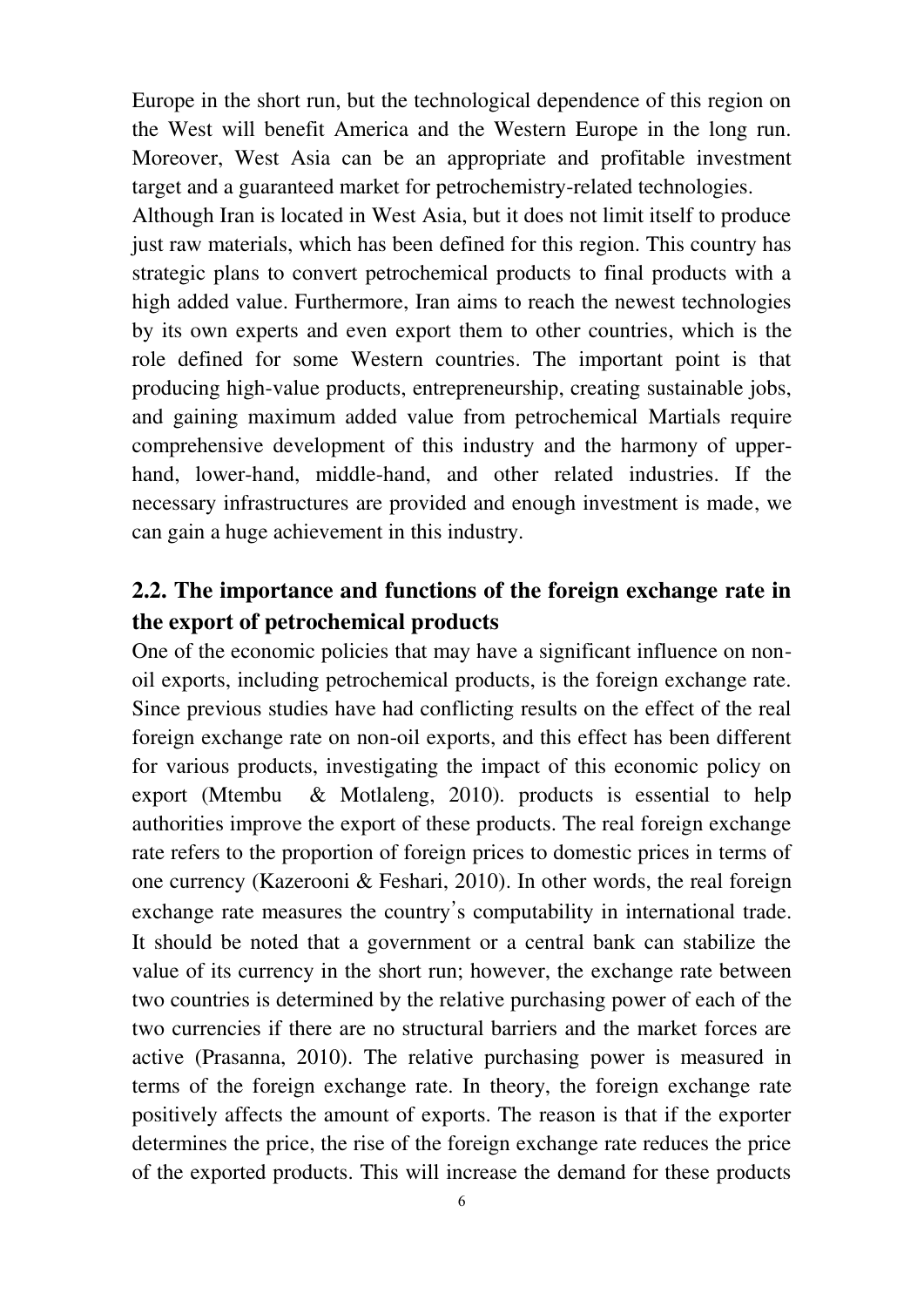and hence, their export (Fang et al, 2009). On the other hand, if the exporter receives the price, he will receive more money for the products exported (in terms of the domestic currency) which will encourage the exporter. The increase of the real foreign exchange rate indicates the relative increase of the price of foreign products in comparison with that of the domestic products (Oskouei & Ratha, 2008). In other words, foreign products become more expensive. If other conditions are constant, this means that consumers will prefer domestic goods. This phenomenon increases the compatibility of domestic products compared to that of foreign products. Conversely, the decrease of the foreign exchange rate causes the domestic products to be relatively more expensive and reduces their compatibility (Akhtar Hossain, 2008).

Based on economic theories, the export of non-oil products, including petrochemical products, is also directly influenced by the total level of production and is inversely affected by the general level of prices. Therefore, the changes of the foreign exchange rate directly and indirectly impact the export of non-oil products including petrochemical products. Econometric research has shown that the rise of the foreign exchange rate has a direct impact on the export of non-oil products; however, due to the particular characteristics of Iran's economy, the indirect effect of this rise on the export of petrochemical products have led to the decline of their export. On the other hand, since a large part of Iran's imported products have been capital and intermediate goods, the rise of the foreign exchange rate has made these goods more expensive, leading to the increase of production costs hampering production. This can augment the general level of prices of these products, hindering their export. This is another indirect negative impact of the rise of the foreign exchange rate on the export of non-oil products, including petrochemical products. Research has shown that the aggregate indirect effects of the rise of the foreign exchange rate exceed those of the direct effects, and increasing the foreign exchange rate is not an appropriate policy to improve the level of non-oil exports. Hence, before making any decision with regard to the foreign exchange rate we should take the volume of the exported and imported goods into careful consideration.

## **3. Introduction of the model and the method**

Error correction model (ECM) was utilized in this study to investigate the degree of the effect of the real value of petrochemical products on the real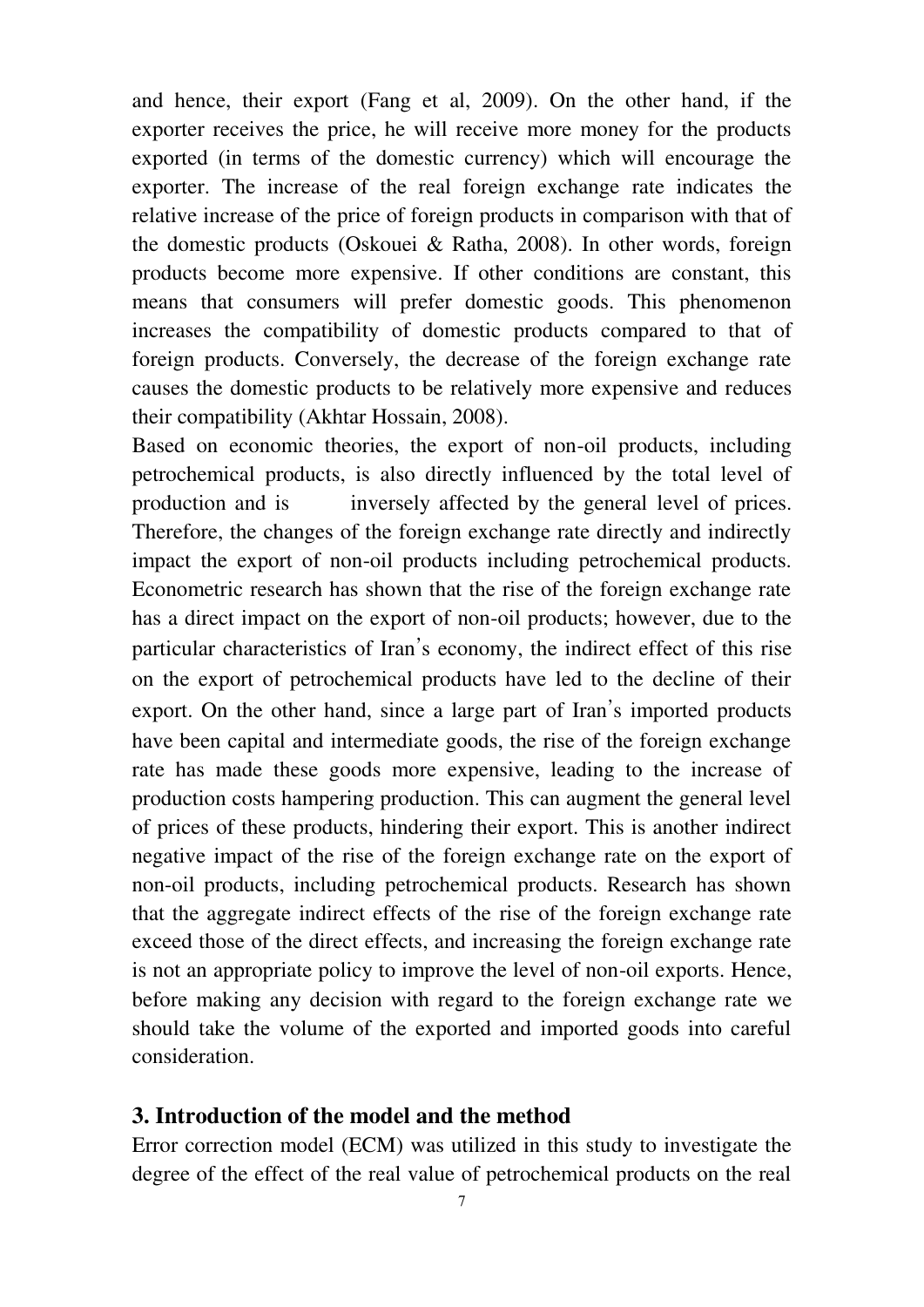value of the export of these products in Iran. The general framework of this model examines how the system comes back to equilibrium when it deviates from it in the long run. Moreover, this model explores the causal relations among the variables.

When the variables of a regression model are inconstant and integrated, first we should investigate the long-term relationship between the variables in order to describe the model accurately, measure the coefficients of the variable accurately, and avoid spurious regression. Common econometric methods (OLS) would not yield correct estimates. Therefore, the common methods to investigate he long-term relationship between a set of variables are the two-step Engle-Granger method and Johansen-Juselius method. In the two-step Engle-Granger method, a regression equation between the inconstant, integrated variables is estimated. Then, the constancy of the residuals of the estimated model is tested. Therefore, if these residuals are constant, we can conclude that there exists a long-term relationship between these variables. However, this method has some limitations such as inability to estimate the side functions, being two-step, and estimating just one relationship between the variables (even if there is more than one long-term relationship). Hence, two economists – Johansen and Juselius – proposed a new model to overcome the shortcomings of the abovementioned model. This method uses vectors to illustrate all the long-term relationships between the inconstant variables (Enders, 2004).

In line with the objectives of this study, the short- , mid-, and long-term relationships between the variables will be examined in this study. In economic modeling, we cannot limit ourselves just too long-term relations between variables. Investigating the short- and mid- term relations is also necessary. Consequently, this research utilizes the ECM model to analyze the data and interpret the relations between them. The following section elaborates on the ECM model.

#### **3.1. The structure of ECM**

This pattern investigates the balancing and long-term role of the variables to analyze short-term fluctuations. This means that the error correction model considers the changes of the dependent variable as a function of temporary deviation from the long-term equilibrium equation (determined by element of error correction) and demonstrates the changes of other explanatory variables. In the literature of the theory of integration, the equation  $Y = \beta X + U$  is considered as the regression of the co-integration,  $\beta$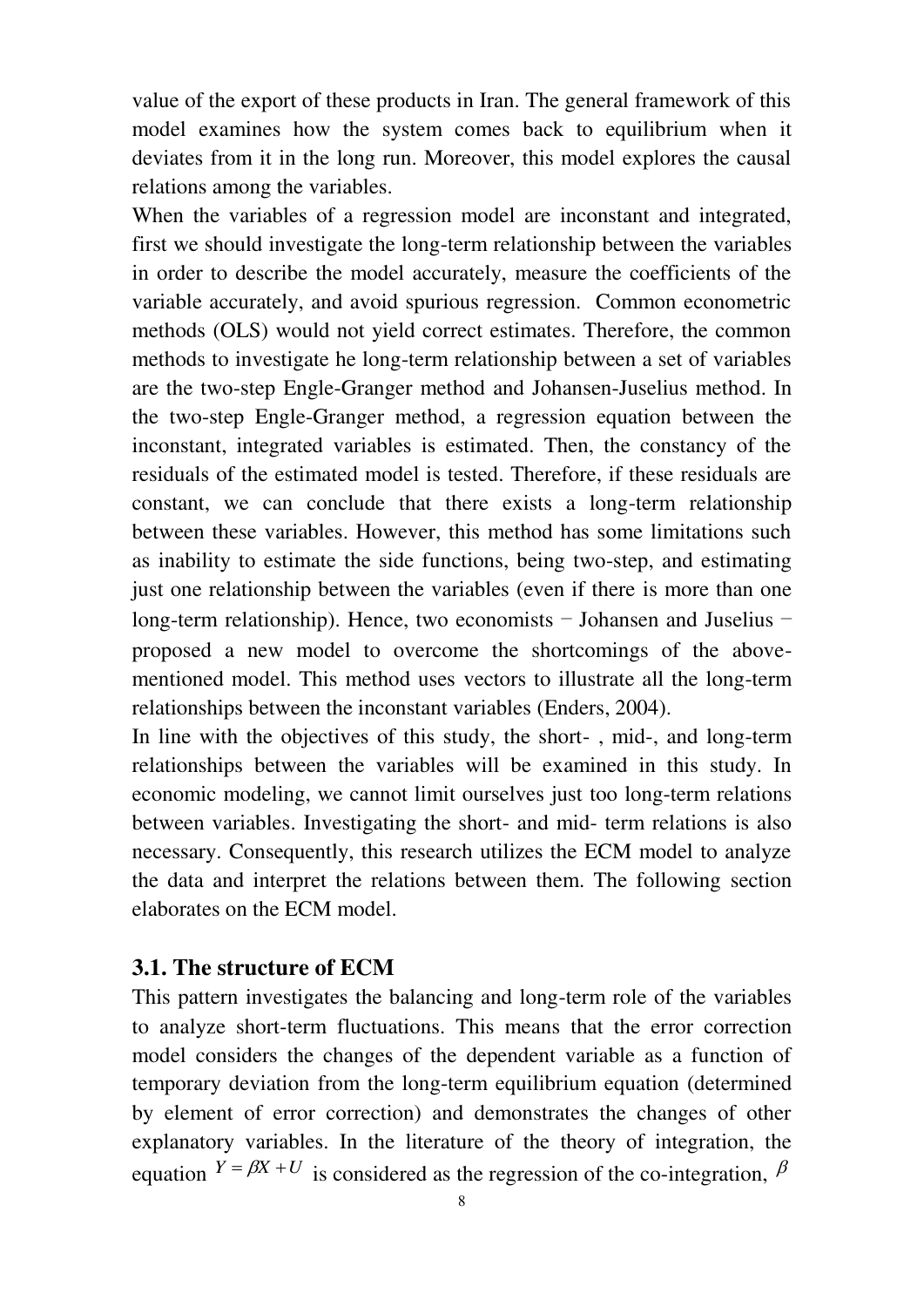is regarded as the co-integration parameter, and  $[1 - \beta]$  is known as the cointegration vector. After the long-term relationship between the variables was confirmed and the long-term coefficient of the model was estimated, the second step deals with estimating a dynamic short-term relationship which is the first order difference of the dependent variable on the first order difference of explanatory variables with the error term. These are the residuals of the regression of the first step with a delay period, known as the error correction term or ECT. The model estimated according to the second step is known as the error correction model (Pesaran and Pesaran, 1997). This model associates the long-term and short-term behavior of two variables, and is shown as follows:

(1) 
$$
\Delta Y_{t} = \alpha + \sum_{i=1}^{m} \beta_{i} \Delta Y_{t-i} + \sum_{i=1}^{n} \gamma_{i} \Delta X_{t-i} + \lambda \varepsilon_{t-1} + V_{t} \qquad -1 < \lambda < 0
$$

In this equation,  $\lambda$  is the short-term equilibrium coefficient. It indicates that in any short-term period how much of the deviation from the long-term equilibrium is corrected (Gujarati & Porter, 2009).

#### **4. Elucidation of the model**

 $\overline{a}$ 

In line with Dolatti et al (2012) and Kazerooni & Feshari (2010), we used *us*  $RER = E \cdot \frac{CPI}{CPI}$ 

*IR CPI* to describe the real foreign exchange rate, in which *CPI us* is the American consumer price indicator in 2005, *E* is the foreign exchange rate in the informal market, and  $\mathbb{C}PI_{R}$  is the Iranian consumer price indicator in 2005. The following equation was used to investigate the effect of the real foreign exchange rate on the export of petrochemical products.

(2)  $LY_{t} = \beta_{0} + \beta_{1}LP_{t} + \beta_{2}LRER_{t} + u_{t}$ 

In equation 1,  $LY_t$  is the logarithm of the real value of total export of petrochemical products,  $^1L P_t$  is the logarithm of the real value of total petrochemical products, and *LRER<sup>t</sup>* is the logarithm of the real foreign exchange rate. In order to make the value of production and the value of export, the American consumer price indicator has been used. The data used in this study are taken from the official sites of Iran's Central Bank, Iran's Statistics Center, The World Bank, and the annual reports of the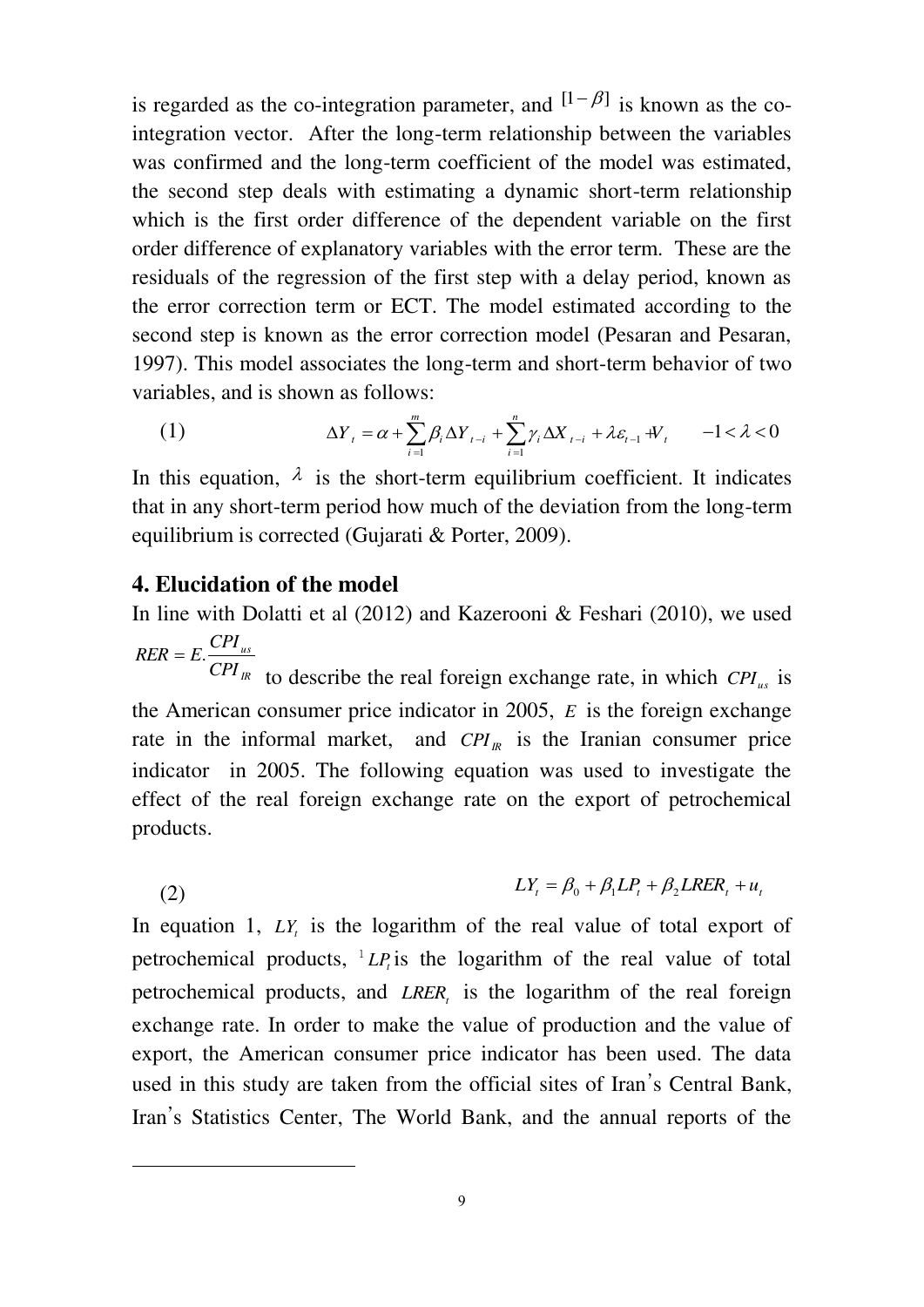Iran's Petrochemical Industries National Company.

In models that are based on time series data, we should examine the constancy of the data first, measured by Philips-Pron index here. The results showed that all the variables of the study are inconstant and as Table 1 demonstrates they will become constant by one subtraction.

| <b>Variables</b> | <b>Accounting Value for</b><br>Level | <b>Accounting Value for</b><br><b>Difference</b> | <b>Result</b> |
|------------------|--------------------------------------|--------------------------------------------------|---------------|
| dLY              | $-1.82$                              | $-2.689$                                         | Ю.            |
| dLP              | $-1.83$                              | $-2.688$                                         | I(Г           |
| <b>dLRER</b>     | $-0.49$                              | $-2.207$                                         | 1(1           |

*Table 1: The Study Variables Stationary Tests*

*Source: The Finding of the Study*

Entering variables with numerous delays will make prediction erroneous, and variables with few delays will yield unusual results. We should pay attention to the fact that the effects of independent variables on dependent ones are not immediate in modeling. Particularly, a great deal of precision may be required in time series models to determine the consequences of an economic decision on a given variable. In these cases, finding the optimal delay is of prime importance. Therefore, in order to find the optimal delay for the VAR model, Akaike Information Criterion (AIC), Shoartz Information Criterion (SBC), Final Prediction Error (FPE), and Sequential Modified Likelihood Ratio Test Statistic (LR) have been used. These statistics are presented in the following table.

| Lag | LogL  | LR     | <b>FPE</b>       | AIC      | SBC      |  |  |
|-----|-------|--------|------------------|----------|----------|--|--|
|     | 41.74 | NA     | $6.91e-6$        | $-3.22$  | $-3.33$  |  |  |
|     | 95.57 | 88.94* | $1.42e-$<br>$7*$ | $-7.27*$ | $-7.12*$ |  |  |

*Table 2: The Best Lag Tests*

*\*the stars show the best lag base on each measurement of tests Source: The Finding of the Study*

After determining the optimal delay, the long-term relationship between variables was measured by Johansen-Juselius method. This method has features such as estimations with free functions, the ability to do hypothesis testing on long-term parameters, and identifying all long-term relationships. In this method, first Trace Test and Maximum Eigen value Test are used to determine the co-integration and the number of long-term relationships. Then, the normalized vector of the long-term relationship between the real value of the total export of petrochemical products, the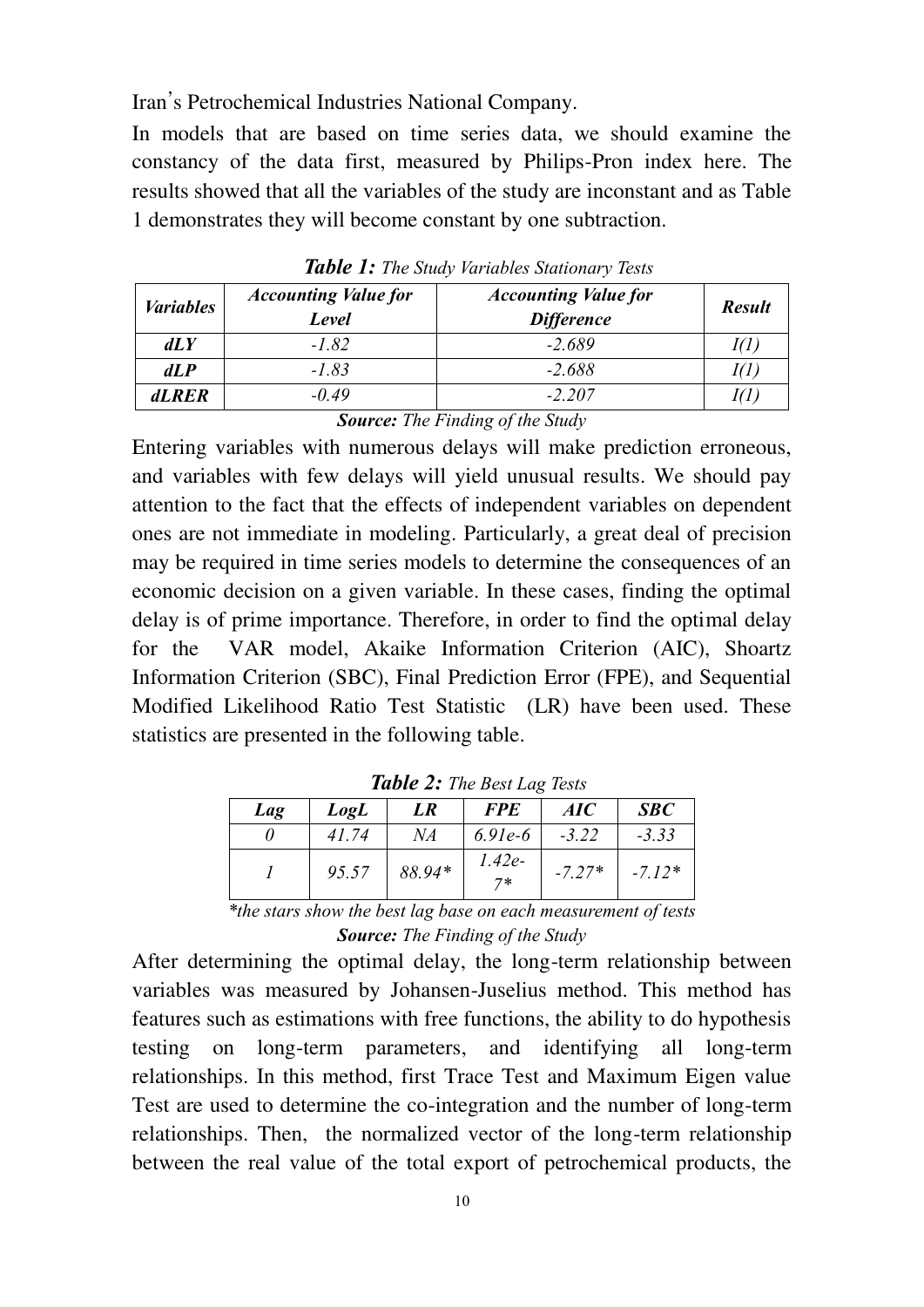logarithm of the real value of total petrochemical production, and the logarithm of the real foreign exchange rate is estimated.

| <b>Null Hyp.</b> | Maximum Eigen value Test |                |                  | <b>Trace Test</b> |                       |              |
|------------------|--------------------------|----------------|------------------|-------------------|-----------------------|--------------|
|                  | Stat.                    | Critical value | <b>P</b> - value | Stat.             | <b>Critical Value</b> | $P_{-}$      |
|                  |                          |                |                  |                   |                       | <b>Value</b> |
| $r=0$            | 103.71                   | 21.13          | 0.02             | 114.81            | 29.79                 | 0.01         |
| $r \leq l$       | 10.598                   | 14.26          | 0.29             | 11.102            | 15.49                 | 0.22         |
| $r \leq 2$       | 0.5045                   | 3.84           | 0.16             | 0.5045            | 3.84                  | 0.16         |

*Table 3: The Johansen-Juselius Co-integration test*

*Source: The Finding of the Study*

The results shown in the above table indicates that with confidence level of 95 percent there is at least one long-term relationship between the inconstant variables of the study Therefore, we should estimate the normalized vector between these variables. The results are shown in the following table:

(3)  $LY = -0.014 + 1.005 LP + 0.25 LREN$ 

 Since all the variables have been used in a logarithm mode, we can consider the coefficients as the long-term interaction of the dependent variable to all the independent variables Therefore, we can suggest that the relationship between the real value of the exports and the real foreign exchange rate is positive and significant. If in the long run the real foreign exchange rate increases by one percent, the real value of the exports rises by 0.25 percent. Moreover, if in the long run the real value of the total petrochemical products increases by one percent, there mill be 1.005 percent increase in the real value of exports. These results are in line with the previously mentioned theories. Therefore, it has been shown that the logarithm d the real value of total petrochemical products and the logarithm of the real foreign exchange rate have a significant impact on the logarithm of the real value at total export at petrochemical products.

After confirming and estimating the long-term relationship, the ECM model is estimated the most important reason why the error correction model is famous is that it relates the short-term fluctuations of the variables to their long-term equilibrium values. When two variables are cointegrated, there is long-term equilibrium relationship between them, although there may be short-term in-equilibrium between them. These models are a type of minor equilibrium models, in which we can measure the short-term forces and the speed of approach in the long-term equilibrium value by entering the constant residual from a long-term relationship. The results of the above-mentioned model are as follows: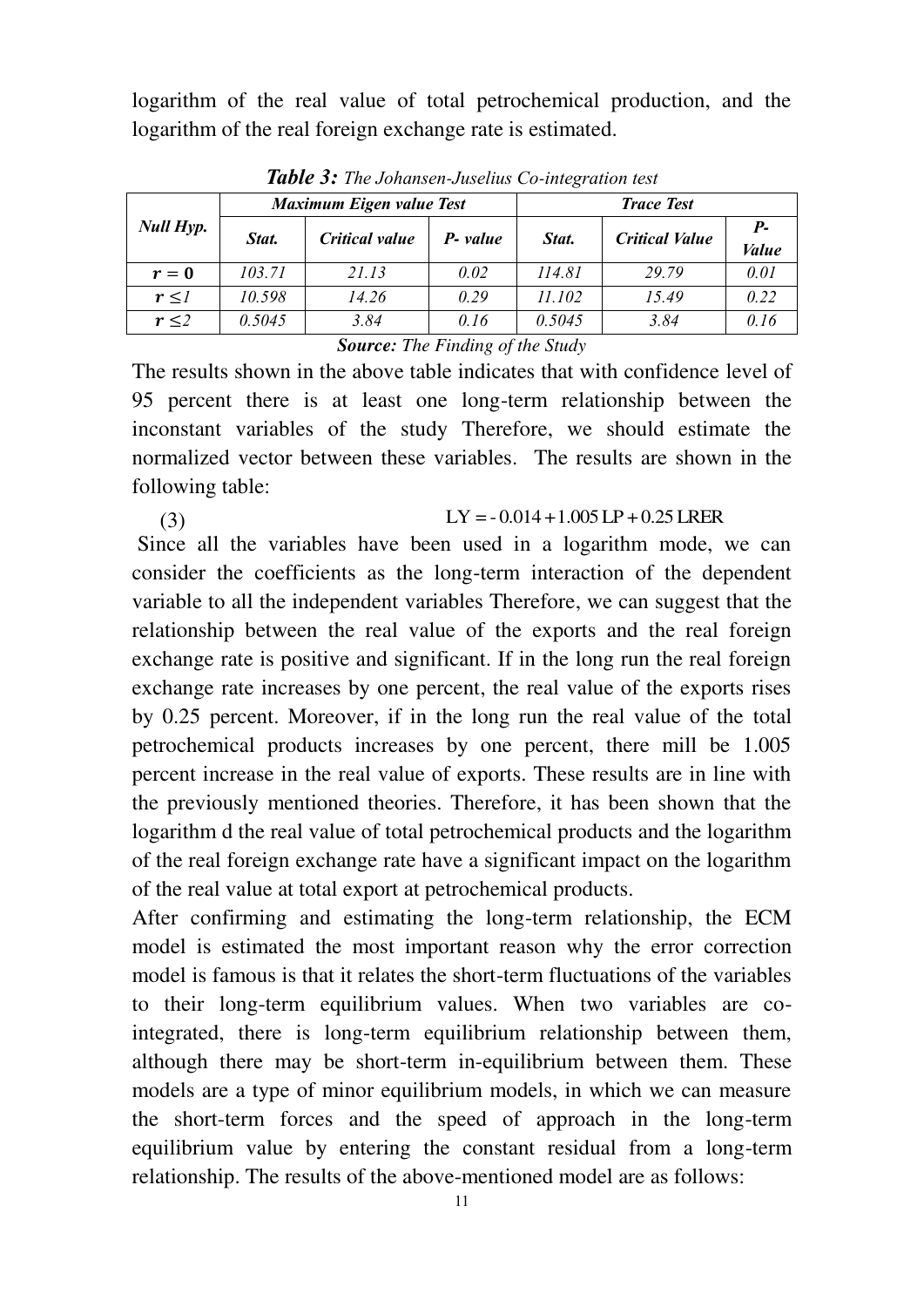(4) 
$$
DLY = -0.0154 + 0.85DLP + 0.12DLRER - 0.78ECM(-1)
$$

$$
t: (-1.44) (6.97) (4.17) (-3.92)
$$

As it is observed, the ECT (-1) coefficient, which is the equilibrium coefficient toward the long-term equilibrium, in the dynamic models of the value of exports are significant and its value is between 0 and -1. This means that if a short-term shock disturbs the long-term equilibrium, it will come back to the equilibrium after 1.28 periods (one gear and 103 days). In addition, the positive and significant relationship between the real value of exports and the real value of production in the short run was confirmed. The short-term interaction between the real rates of the export of petrochemical products in proportion to the real value of their production is 0.85. Moreover, the association between the foreign exchange rate and the dependent variable is positive and significant. The short-term interaction between the dependent variable and the above-mentioned variable is 0.12.

#### **5. Conclusion and implications**

The petrochemical industry in Iran is passing its puberty. Many researchers and policy makers have devoted attention to this industry over the recent years to overcome its challenges Therefore, the main objective of this study is to examine the effect of the real foreign exchange rate and the real value of petrochemical products on the real value of the export at these products in Iran. Hence, the main model used in this research is Johansen-Juselius co-integration model (ECM model).

The results of this study shows that there exists positive and significant association between the real foreign exchange rate, the real value of petrochemical products, and the real value of the export of these products in the short run and in the long run. Moreover, in both short and long run, the real value of the export of petrochemical products is more affected by the real value of petrochemical products rather than the real foreign exchange rate The coefficients of the real value of petrochemical products in the short run and in the long run are 0.85 and 1.005 respectively, while this coefficient for the real value of foreign exchange rate is 0.12 and 0.25 respectively. The greater coefficient of the real value of petrochemical products in comparison with that of the real foreign exchange rate seems to be logical in terms of the theory and particular conditions of Iran's market. The reason is that a part of the increase of the real value of petrochemical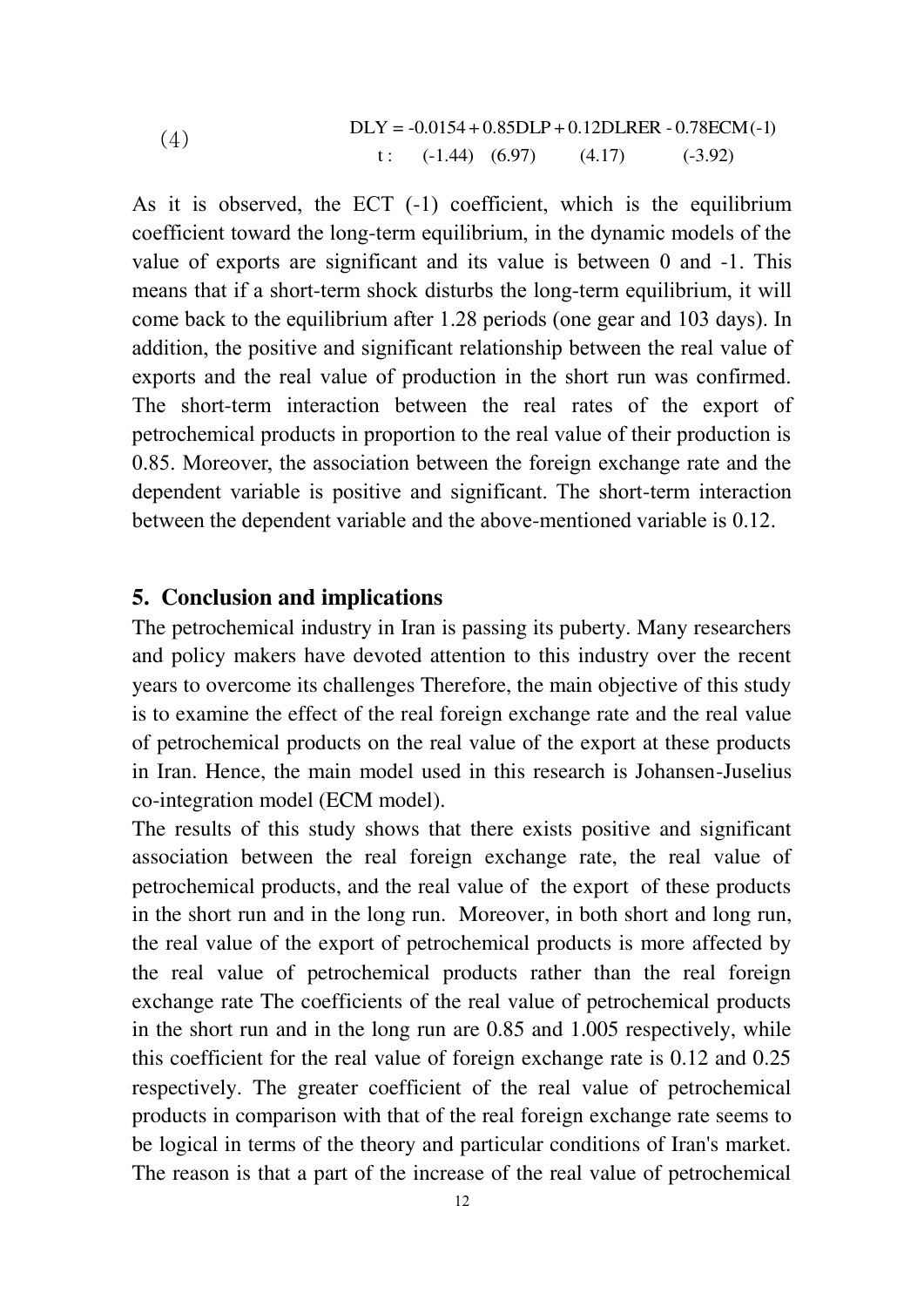products is rooted in the rise of the real foreign exchange rate, leading to the increase of comparative advantage of the export of these products. Moreover, another part of the real value of petrochemical products affecting the amount of export of these products is the amount of their production Therefore, the greater coefficient of the real value of petrochemical products, which is due to the foreign exchange rate and the amount of their production, in comparison to that of the foreign exchange rate is logical.

This study also revealed that the relationship between the variables is dynamic. In other words, the long-term equilibrium of the variables of this study is constant because the ECTC(-l) in the ECM model is negative and significant. The value of this coefficient is -0.79, showing that the effect of short-term shocks disturbing the equilibrium will fade away after one year and 103 days and the equilibrium will return in the long run.

The positive relationship between production and export of petrochemical products is not unexpected in light of the policies related to the export at these products. Most of the previous studies have confirmed the positive relationship between export and the real foreign exchange rate. This is supported by the findings of this study. However, this study showed that the growth rate of export particularly the export of petrochemical products is even greater than that of other non-oil products. The increase of the growth rate of the export of petrochemical companies is due to changes in petrochemistry production and the global demand for these products. Nevertheless, we expect that in making subsidies purposeful the foreign exchange rate has had a significant impact on the export of petrochemical products. We can generalize the findings of this research to other times.

We should pay attention to the following points in plans to develop production in lower-hand petrochemistry industries:

1. Increasing production by rising the proportion of the operational capacity to the installed capacity

2. Increasing production by establishing new factories

3. Due to huge gas resources, the capacities of petrochemistry leads to a comparative advantage for this industry. Therefore, serious attempts should be made to complete petro chemistry units that have not been finished yet, so that Iran can outperform Saudi Arabia and be the greatest petrochemistry producer in the Middle East.

4. Most petrochemistry companies use natural gas. Therefore, the longterm price of gas should be determined based on the competition in the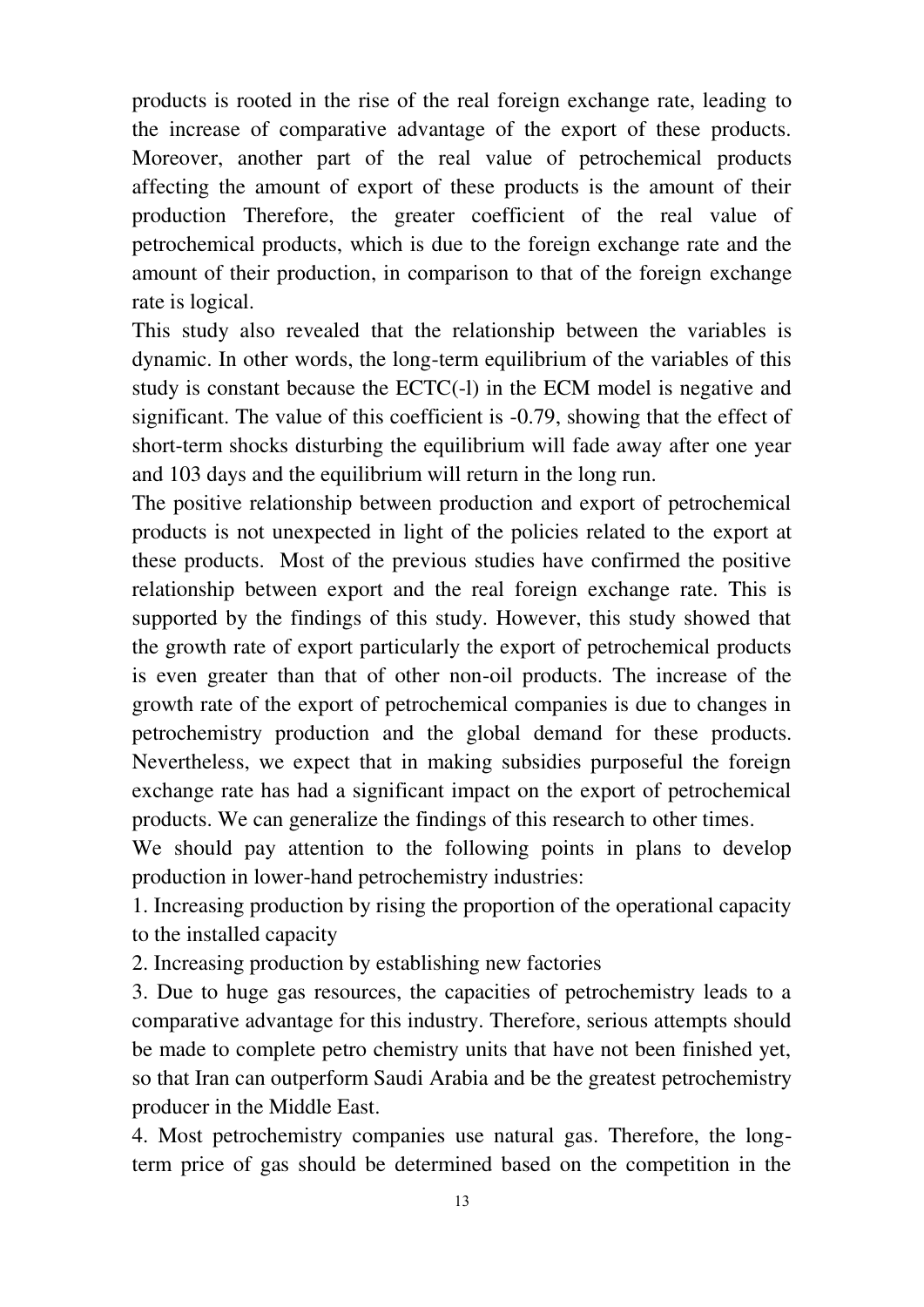region. This will not reduce the profitability of current projects and also constantly boosts non-oil exports including petrochemical exports.

## **6. References**

1) *Akhtarhossain, A., (2008), "Structural change in the export demand function for Indonesia: Estimation analysis and policy implication", Journal of policy modeling, Vol. 31, No. 2, PP. 260-271.*

2) *Bachmeier, L.J., Grin, J.M., (2006); Testing For Market Integration: Crude Oil, Coal, and Natural Gas, The Energy Journal, Vol. 27, No. 2, PP. 55-72.*

3) *Delavari, M., Alikhani, N.G., Naderi, E., (2015), "Exploring the Core Factors and its Dynamic Effects on Methanol Price: Empirical Evidence from Iran", Research Journal of Recent Sciences, Vol. 4, Issue 6, Available online.*

4) *Delavari, M., Alikhani, N.G., Naderi, E., (2014), "Does Long Memory Matter in Oil Price Volatility Forecasting?", International Journal of Engineering, Business and Enterprise Applications (IJEBEA), Vol. 7, No. 1, PP. 27-34.*

5) *Delavari, M., Alikhani, N.G., Naderi, E., (2013a), "Oil and Methanol Price Volatility", Australian Journal of Business and Management Research, Vol. 3, No. 08, PP. 1-10.*

6) *Delavari, M., Alikhani, N.G., Naderi, E., (2013c), "The analyses of Crude Oil and Natural Gas Prices on Petrochemicals Products: A Case Study of IRAN's Methanol", MPRA Paper, No. 48788, PP. 1-16.*

7) *Delavari, M., Mohammadali, H., Naderi, E., Alikhani, N.G., (2013b), "The sources of Iran's Business Cycles", European Journal of Scientific Research, Vol. 4, No. 4, PP. 663- 672.*

8) *Dickey, D.A, Fuller, W.A., (1979), Distribution of the Estimation for Autoregressive Time Series with a Unite Root", Journal of the American Statistical Society, No. 75, PP. 427-431.* 

9) *Dolatti, M., Eskandarpour, B., Abdi, E., Mousavi, N., (2012), "The effect of real exchange rate instability on non-petroleum exports in Iran", Journal of basic and applied scientific research, Vol. 2, No. 7, PP. 6954-6961.*

10) *Enders, W., 2004. Applied Econometric Time Series. Wiley & Sons.*

11) *Engel, R.F., Garenger, C.W.J., (1987), "Cointegration and error correction: representation, estimation, testing", Econometrica. Vol 55, No. 2, PP. 251-276.*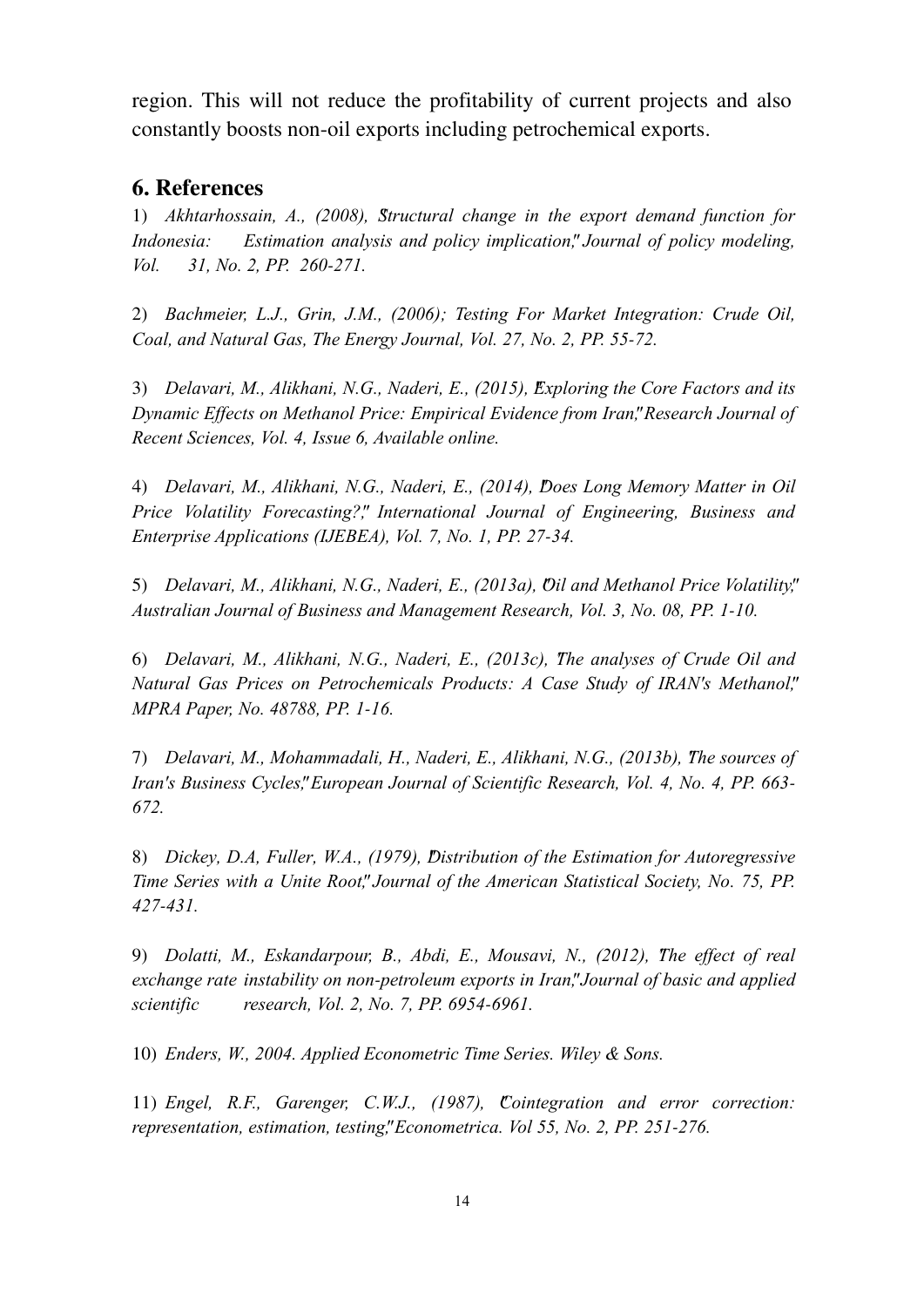12) *Erbil, N. (2011). Is Fiscal Policy Procyclical in Developing Oil-Producing Countries?. IMF Working Paper 171, 1-32.*

13) *Farzanegan, M., Markwardt, G. (2009). The Effect of Oil Price Shocks on Iranian Economy. Energy Economics, Vol. 31, PP. 134-151.*

14) *Fang, W., Lai, Y., Miller, S., (2009), "Does exchange rate risk affect exports asymmetrically?", Asian evidence, Journal of International Money and Finance, Vol. 28, PP. 215-239.* 

15) *Gujarati, D.N., Porter, D.C., (2009), "Basic Econometrics", McGraw-Hill, Australia, 5th edition.*

16) *Johansen, S., Juselius, K., (1990), "Maximum Likelihood Estimation and Inference on Cointegration\_ With Applications to the Demand for Money", Oxford Bulletin of Economics and Statistics, Vol. 52, No. 2, PP. 169-210.*

17) *Ju, K., Zhou, D., Zhou, P., Wu, J., (2014), "Macroeconomic effects of oil price shocks in China: An empirical study based on Hilbert–Huang transform and event study", Applied Energy, Available online.*

18) *Komijani, A., Gandali alikhani, N., Naderi, E. (2013). The Long-run and Short-run Effects of Crude Oil Price on Methanol Market in Iran. International journal of Energy and Policy, Vol. 3, No. 1, 43-50.*

19) *Komijani, A., Naderi, E., Alikhani, N.G., (2014), "A Hybrid Approach for Forecasting of Oil Prices Volatility", OPEC Energy Review, Vol. 38, No. 3, PP. 323-340.*

20) *Kazemi, Z., Kazemikhasragh, A., (2013), "The Impact of Oil Price Fluctuations on Macro-Economic Variables of Demanding and Supplying Countries", International Monthly Refereed Journal of Research in Management & Technology, Vol. 2, PP. 124- 135.*

21) *Kazerooni, A., Feshari, M., (2010), "The impact of the real exchange rate volatility on non-oil exports: the case of Iran" Journal of international economic studies, Vol. 36, PP. 9-18.*

22) *Lissek, U., Muller, J., (2012), "The Benefits of Natural Gas", Nord Stream (The new gas supply route for Europe) Working Paper, December, PP. 1-5.*

23) *Masih, M., Algahtani, I., Demello, L., (2010a); Price Dynamics of Crude Oil and the Regional Ethylene Markets, Energy Economics, Vol 38, PP. 1435-1444.*